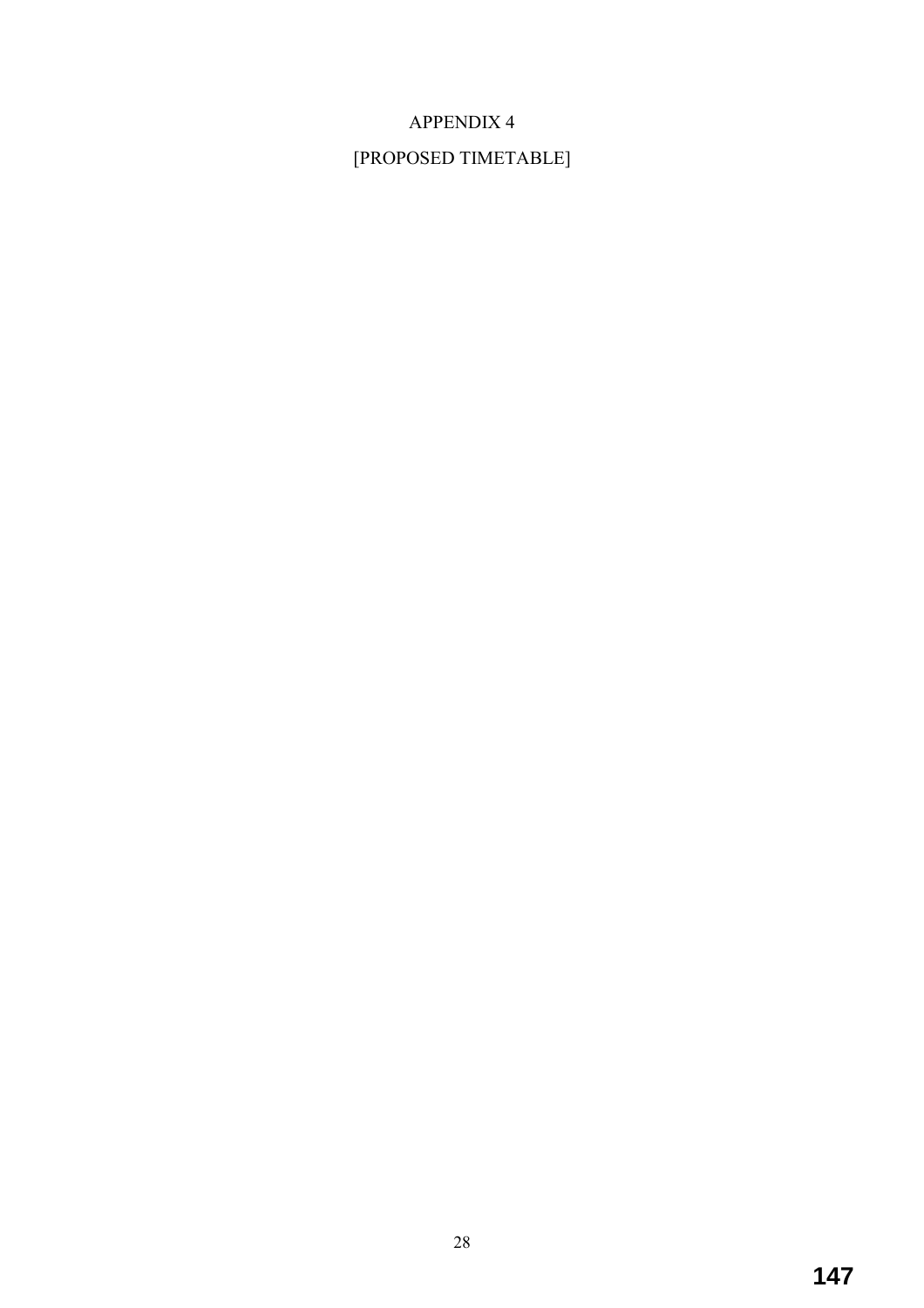|  |  | <b>ANNEX 3 - PROPOSED TIMETABLE</b> |
|--|--|-------------------------------------|
|--|--|-------------------------------------|

| <b>Estimated</b><br>date/Range | <b>Estimated time from</b><br>filing | <b>Stage in proceedings</b>                                                                                                                                                                                                                                                                                                                                                                                                                                                                                                                                    | <b>Comments</b>                                                                                                                                                                                                                                                                                                                                                                                                                                                                                                                                                                                                                                                                                                                                                                                                                                                                                                                                                                                                       |
|--------------------------------|--------------------------------------|----------------------------------------------------------------------------------------------------------------------------------------------------------------------------------------------------------------------------------------------------------------------------------------------------------------------------------------------------------------------------------------------------------------------------------------------------------------------------------------------------------------------------------------------------------------|-----------------------------------------------------------------------------------------------------------------------------------------------------------------------------------------------------------------------------------------------------------------------------------------------------------------------------------------------------------------------------------------------------------------------------------------------------------------------------------------------------------------------------------------------------------------------------------------------------------------------------------------------------------------------------------------------------------------------------------------------------------------------------------------------------------------------------------------------------------------------------------------------------------------------------------------------------------------------------------------------------------------------|
| W/c 29 July 2019               |                                      | Michael O'Higgins FX Class Representative<br>Limited (the "Proposed Representative")<br>files application for a collective proceedings<br>order under section 47B of the Competition<br>Act 1998 (the "CPO Application and<br>Claim Form")<br>all<br>and<br>supporting<br>documents at the Competition Appeal<br>Tribunal ("Tribunal"), in accordance with<br>Rule 75 of the 2015 Rules, and also provide<br>a copy of the CPO Application and Claim<br>Form to the Competition and Markets<br>Authority in accordance with Rule $76(6)$ of<br>the 2015 Rules. | The Proposed Representative to make<br>enquiries as to whether the defendants to<br>the claim (the "Claim") (the "Proposed<br><b>Defendants</b> ") have instructed solicitors to<br>accept service of the Claim and<br>accompanying documents. The Proposed<br>Defendants will revert to the Tribunal on<br>this point by Friday 2 August 2019, or<br>earlier if possible.<br>Therefore it is requested that the Tribunal<br>refrains from making any directions in<br>relation to service under Rule 76 of the<br>Tribunal Rules until the Proposed<br>Representative informs the Tribunal of the<br>result of these enquiries. In this respect<br>we note that three of the Proposed<br>Defendants are domiciled in the United<br>States and do not have registered<br>offices/premises in the UK. If any of<br>these Proposed Defendants do not agree to<br>accept service within the jurisdiction, the<br>Proposed Representative will<br>file<br>promptly an application for service out of<br>the jurisdiction. |
| August 2019                    | 1 week                               | Pursuant to Rule $76(1)$ of the 2015 Rules,<br>Registrar of the Tribunal<br>(the)<br>the                                                                                                                                                                                                                                                                                                                                                                                                                                                                       | As explained in the cover letter to the CPO<br>Application and Claim Form, the Proposed                                                                                                                                                                                                                                                                                                                                                                                                                                                                                                                                                                                                                                                                                                                                                                                                                                                                                                                               |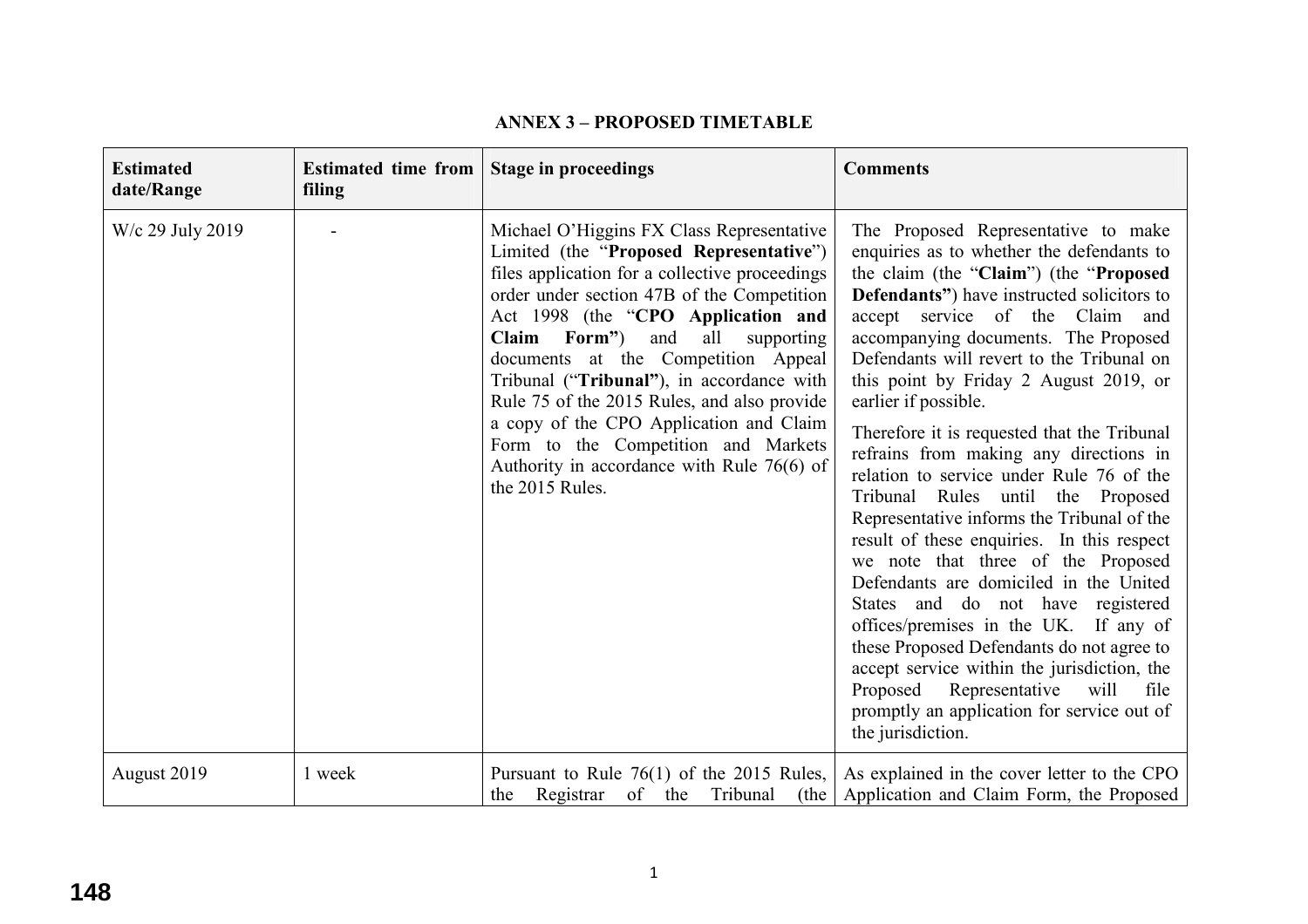| <b>Estimated</b><br>date/Range | <b>Estimated time from</b><br>filing | <b>Stage in proceedings</b>                                                                                                                                                                                                                                                                                                                                                                                                                        | <b>Comments</b>                                                                                                                            |
|--------------------------------|--------------------------------------|----------------------------------------------------------------------------------------------------------------------------------------------------------------------------------------------------------------------------------------------------------------------------------------------------------------------------------------------------------------------------------------------------------------------------------------------------|--------------------------------------------------------------------------------------------------------------------------------------------|
|                                |                                      | "Registrar") will acknowledge receipt of<br>the CPO Application and Claim Form to the<br>Proposed Representative and direct the<br>Proposed Representative to serve the CPO<br>Application and Claim Form on the<br>Proposed Defendants in accordance with<br>Rule $76(1)$ ; such directions may include any<br>further matters as set out in Rule $76(3)$<br>including the time and method for service<br>and the date for acknowledging service. | Representative assumes that the Proposed<br>Defendants will be represented by UK<br>solicitors who will accept service on their<br>behalf. |
| August 2019                    | 3 weeks                              | The Proposed Representative to serve the<br>CPO Application and Claim Form on the<br>Proposed Defendants in accordance with the<br>directions of the Registrar.                                                                                                                                                                                                                                                                                    |                                                                                                                                            |
| August/September<br>2019       | 4 weeks                              | Proposed Defendants to acknowledge<br>service in accordance with Rule $76(4)$ of the<br>2015 Rules.<br>to confirm<br>Registrar<br>receipt<br><sub>of</sub><br>acknowledgment and publish collective<br>proceedings summary on the Tribunal<br>website in accordance with Rule $76(7)$ and<br>$(8)$ of the 2015 Rules.                                                                                                                              |                                                                                                                                            |
| October/November<br>2019       | 3 months                             | Pursuant to Rules $76(9)$ and $76(10)$ the<br>Tribunal will hold the first case management<br>conference ("CMC") at which it will give<br>directions:                                                                                                                                                                                                                                                                                              |                                                                                                                                            |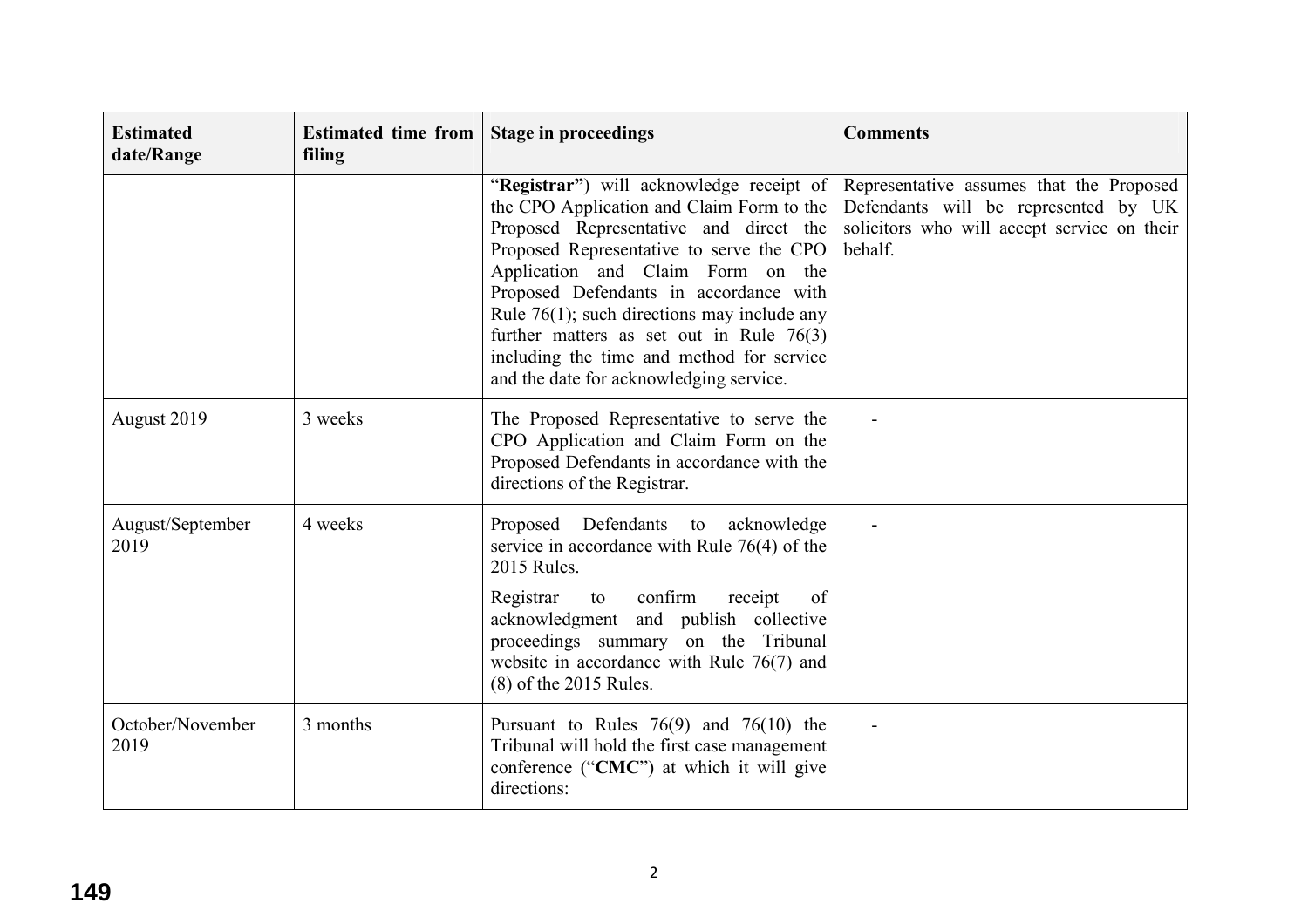| <b>Estimated</b><br>date/Range | <b>Estimated time from</b><br>filing | <b>Stage in proceedings</b>                                                                                                                                                                                                                                                                                                                                | <b>Comments</b>                                                                                                                |
|--------------------------------|--------------------------------------|------------------------------------------------------------------------------------------------------------------------------------------------------------------------------------------------------------------------------------------------------------------------------------------------------------------------------------------------------------|--------------------------------------------------------------------------------------------------------------------------------|
|                                |                                      | as to the time by which the Proposed<br>a)<br>Defendants shall respond to the CPO<br>Application and Claim Form;<br>as to the time by which interested<br>b)<br>parties may object to the CPO<br>Application and Claim Form or to<br>authorisation of the Proposed<br>Representative;<br>regarding the hearing of the CPO<br>$\mathbf{c})$<br>Application. |                                                                                                                                |
| October/November<br>2019       | 3 months                             | The Proposed Representative to publicise, in<br>accordance with Rule 81 of the 2015 Rules:<br>a) the date of CPO hearing;<br>the location of CPO hearing; and<br>b)<br>the date for objections.<br>$\mathbf{c}$                                                                                                                                            |                                                                                                                                |
| December<br>2019/January 2020  | 5 months                             | The Proposed Defendants to file responses<br>to the CPO Application and Claim Form.                                                                                                                                                                                                                                                                        |                                                                                                                                |
| February/March 2020            | 7 months                             | The Proposed Representative to file a reply<br>to the Proposed Defendants' responses.                                                                                                                                                                                                                                                                      |                                                                                                                                |
| April/May 2020                 | 9 months                             | CPO Application hearing (estimated 3 days).                                                                                                                                                                                                                                                                                                                |                                                                                                                                |
| September/October<br>2020      | 14 months                            | Pursuant to Rules 77 to 81 of the 2015<br>Rules:<br>a) CPO issued;                                                                                                                                                                                                                                                                                         | CPO to include directions under Rule<br>$77(2)(a)$ of the 2015 Rules for the dates for<br>the filing of the Defence and Reply. |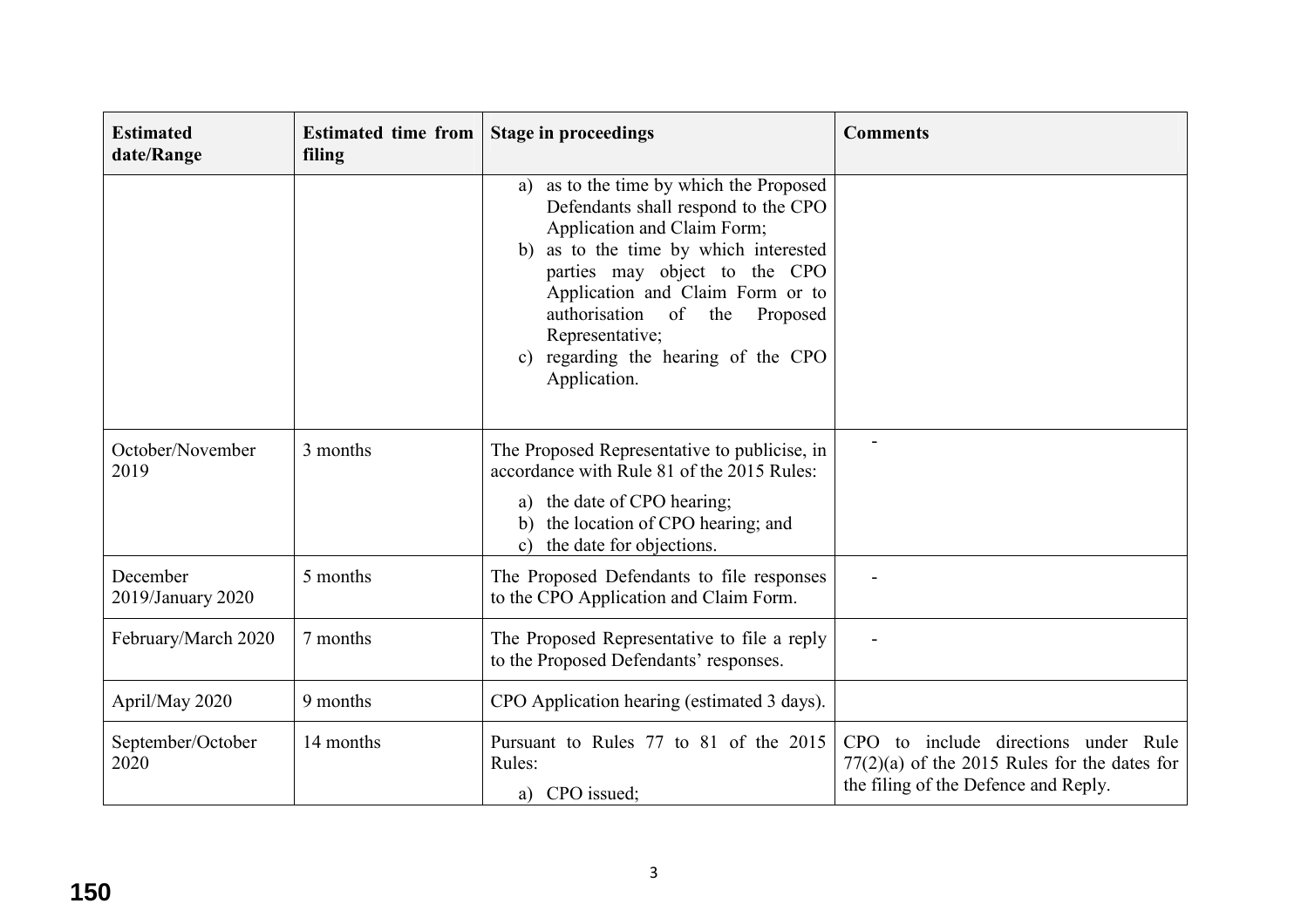| <b>Estimated</b><br>date/Range | <b>Estimated time from</b><br>filing | <b>Stage in proceedings</b>                                                                                                                                                                                                                          | <b>Comments</b>                                                                                                                                                                                                                                 |
|--------------------------------|--------------------------------------|------------------------------------------------------------------------------------------------------------------------------------------------------------------------------------------------------------------------------------------------------|-------------------------------------------------------------------------------------------------------------------------------------------------------------------------------------------------------------------------------------------------|
|                                |                                      | b) Authorisation<br>of<br>the<br>Proposed<br>Representative<br>class<br>as<br>representative;<br>Certification of the claims as eligible<br>$\mathbf{c}$ )<br>inclusion<br>collective<br>for<br>in<br>proceedings;<br>d) Notice issued to the class. |                                                                                                                                                                                                                                                 |
| October/November<br>2020       | 15 months                            | Expected domicile date on which an entity<br>must be domiciled in the UK to be a member<br>of the class in the opt-out portion of the<br>claim pursuant to Rule $80(1)(g)$ of the 2015<br>Rules.                                                     |                                                                                                                                                                                                                                                 |
| November/December<br>2020      | 16 months                            | Proposed Defendants to file Defence to the<br>claim under section 47B of the Competition<br>Act 1998.                                                                                                                                                |                                                                                                                                                                                                                                                 |
| December<br>2020/January 2021  | 17 months                            | Proposed Representative to file Reply to the<br>Defence.<br>Deadline for UK domiciled entities to opt<br>out; and non-UK domiciled entities to opt in<br>in accordance with Rule 82 of the 2015<br>Rules.                                            | Rule 83 of the 2015 Rules requires the<br>Proposed Representative, once authorised as<br>class representative, to maintain a register of<br>opt-outs and opt-ins.<br>This timetable provides three months for<br>opting out or in to the class. |
| March/April 2021               | 20 months                            | Second CMC pursuant to Rules 54 and 88(1)<br>of the 2015 Rules for the Tribunal to give<br>directions for the timetable to trial and<br>dealing with applications (any specific/third                                                                |                                                                                                                                                                                                                                                 |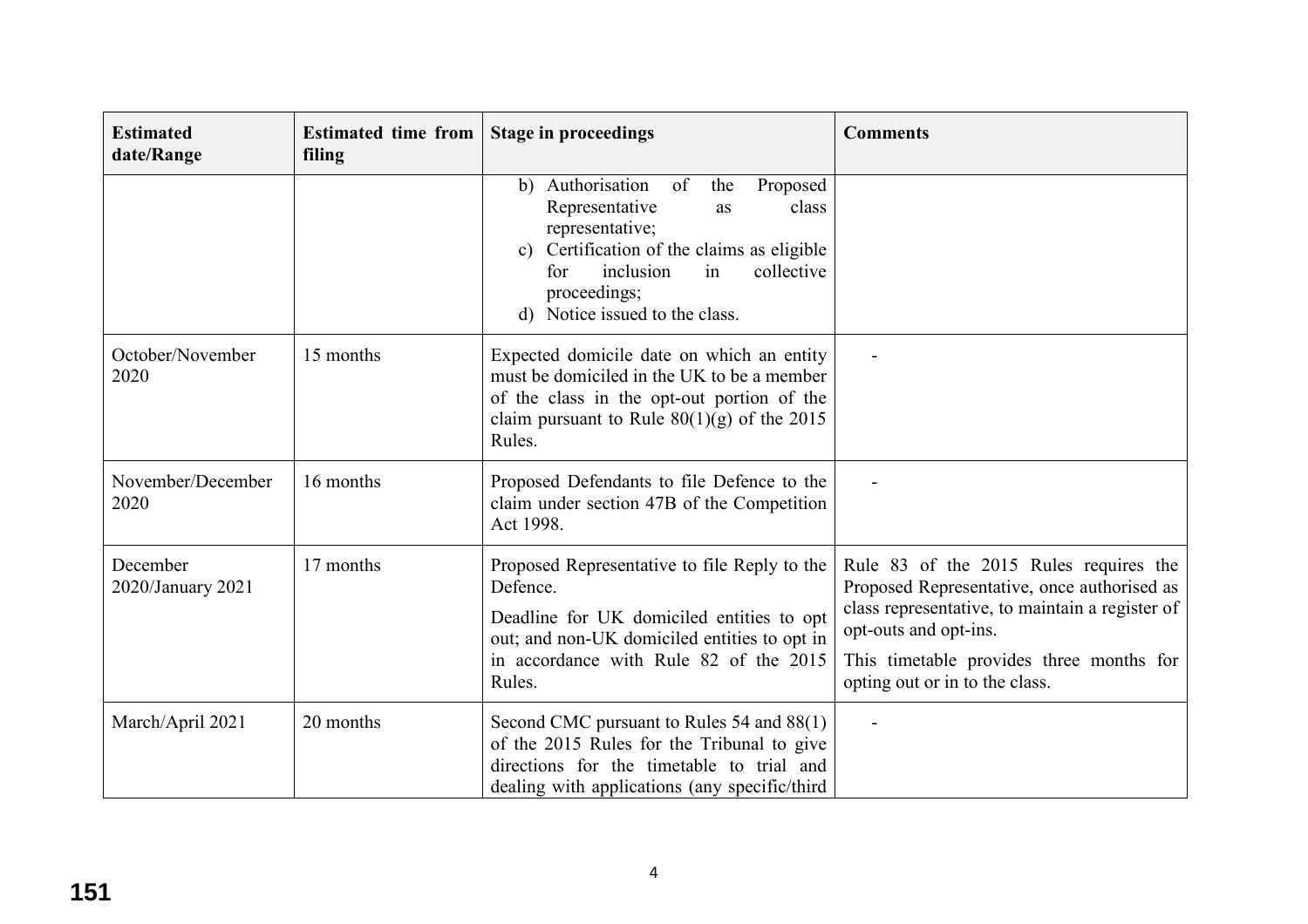| <b>Estimated</b><br>date/Range | <b>Estimated time from</b><br>filing | <b>Stage in proceedings</b>                                                                           | <b>Comments</b>                                                                                                                                                                                          |
|--------------------------------|--------------------------------------|-------------------------------------------------------------------------------------------------------|----------------------------------------------------------------------------------------------------------------------------------------------------------------------------------------------------------|
|                                |                                      | party disclosure applications to be filed and<br>heard at this CMC).                                  |                                                                                                                                                                                                          |
| October/November<br>2021       | 27 months                            | Disclosure by the Proposed Defendants<br>pursuant to Rules 60 and 89 of the 2015<br>Rules.            |                                                                                                                                                                                                          |
| January/February 2022          | 30 months                            | Exchange of witness statements, provided in<br>accordance with Rule 55 of the 2015 Rules.             | Rule 55 allows the Tribunal to<br><i>issue</i><br>directions in relation to evidence.<br>It is<br>presumed that the parties are permitted to<br>file witness statements and reply witness<br>statements. |
| February/March 2022            | 31 months                            | Exchange of witness statements in reply,<br>provided in accordance with Rule 55 of the<br>2015 Rules. |                                                                                                                                                                                                          |
| May/June 2022                  | 34 months                            | Exchange of expert reports, provided in<br>accordance with Rule 55 of the 2015 Rules.                 | Rule 55 allows the Tribunal to<br>issue<br>directions in relation to evidence.<br>It is<br>presumed that the parties are permitted to<br>file expert reports and reply expert reports.                   |
| June/July 2022                 | 35 months                            | Exchange of expert reports in reply,<br>provided in accordance with Rule 55 of the<br>2015 Rules.     |                                                                                                                                                                                                          |
| July/August 2022               | 36 months                            | Expert meetings to prepare list of agreed<br>issues.                                                  |                                                                                                                                                                                                          |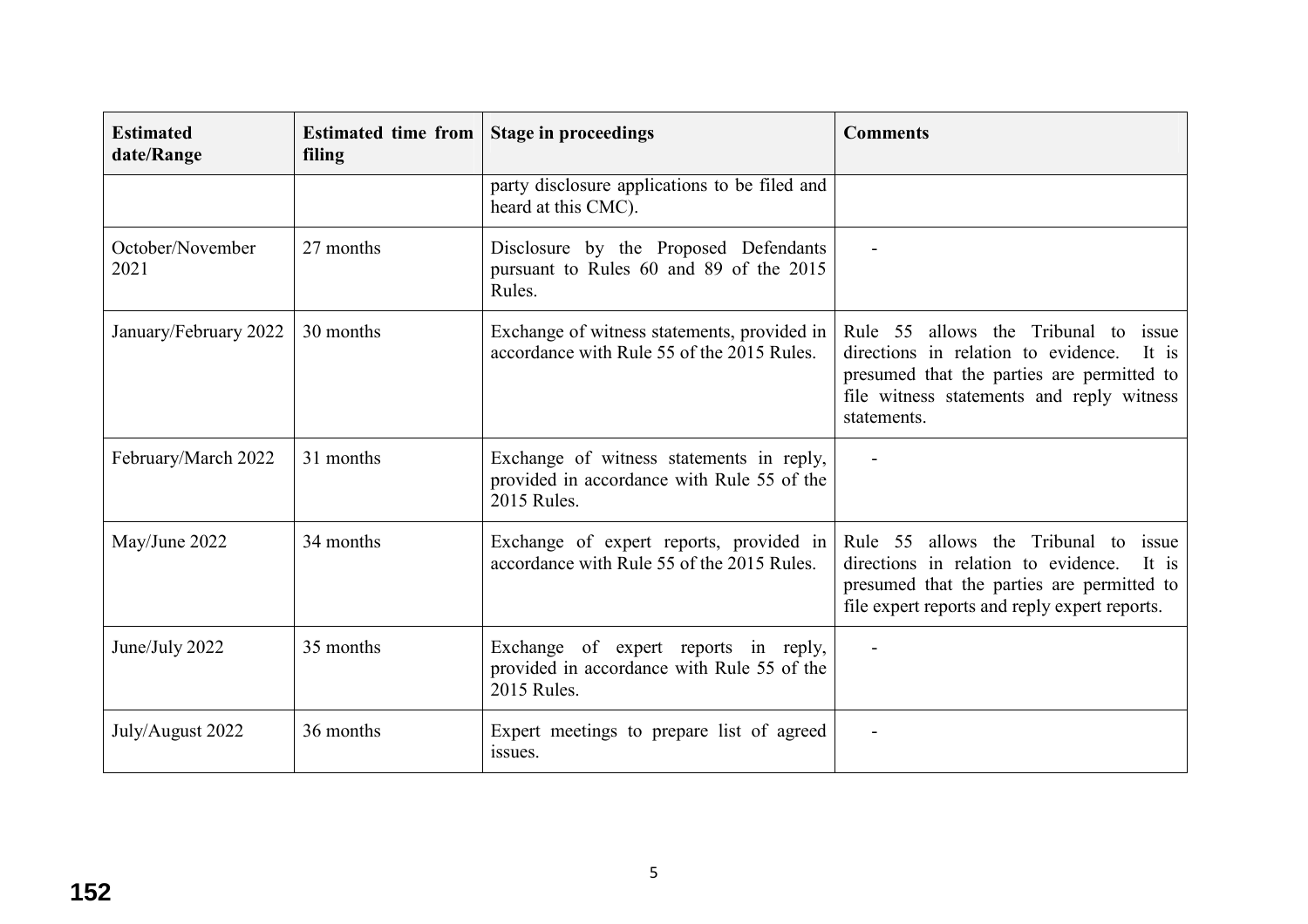| <b>Estimated</b><br>date/Range | <b>Estimated time from</b><br>filing | <b>Stage in proceedings</b>                                                                                                                                                                                                                                                                   | <b>Comments</b>                                                                                                                                                                                                                                                                                                |
|--------------------------------|--------------------------------------|-----------------------------------------------------------------------------------------------------------------------------------------------------------------------------------------------------------------------------------------------------------------------------------------------|----------------------------------------------------------------------------------------------------------------------------------------------------------------------------------------------------------------------------------------------------------------------------------------------------------------|
| September/October<br>2022      | 38 months                            | Pre-trial review pursuant to Rule 54 of the<br>2015 Rules.                                                                                                                                                                                                                                    |                                                                                                                                                                                                                                                                                                                |
| October/November<br>2022       | 39 months                            | Skeleton arguments to be filed.                                                                                                                                                                                                                                                               |                                                                                                                                                                                                                                                                                                                |
| November/December<br>2022      | 40 months                            | Commencement of trial.                                                                                                                                                                                                                                                                        | A trial of 8 weeks, including reading time<br>and time for preparation of written closing<br>submissions is currently envisaged.                                                                                                                                                                               |
| January/February 2023          | 42 months                            | Conclusion of trial.                                                                                                                                                                                                                                                                          |                                                                                                                                                                                                                                                                                                                |
| July/August 2023               | 48 months                            | Judgment and aggregate award of damages,<br>together with directions for assessment of<br>the amount that may be claimed pursuant to<br>Rules 91 and 92 of the 2015 Rules.<br>The Proposed Representative to give notice<br>of the judgment to class members, as<br>directed by the Tribunal. | Plan of distribution to be prepared by the<br>Proposed Representative and approved by<br>the Tribunal. Notices to be communicated<br>to class members with instructions on how<br>to claim damages and what data, if any to<br>provide to facilitate calculation of class<br>members' individual entitlements. |
| November/December<br>2023      |                                      | Class members to claim their entitlement to<br>damages (including by submitting data if<br>applicable).                                                                                                                                                                                       |                                                                                                                                                                                                                                                                                                                |
| March/April 2024               | 54 months                            | Completion of distribution of damages<br>pursuant to Rule 93 of the 2015 Rules.                                                                                                                                                                                                               |                                                                                                                                                                                                                                                                                                                |
| May/June 2024                  | 57 months                            | Application for undistributed damages to be<br>paid in respect of costs, fees and                                                                                                                                                                                                             |                                                                                                                                                                                                                                                                                                                |